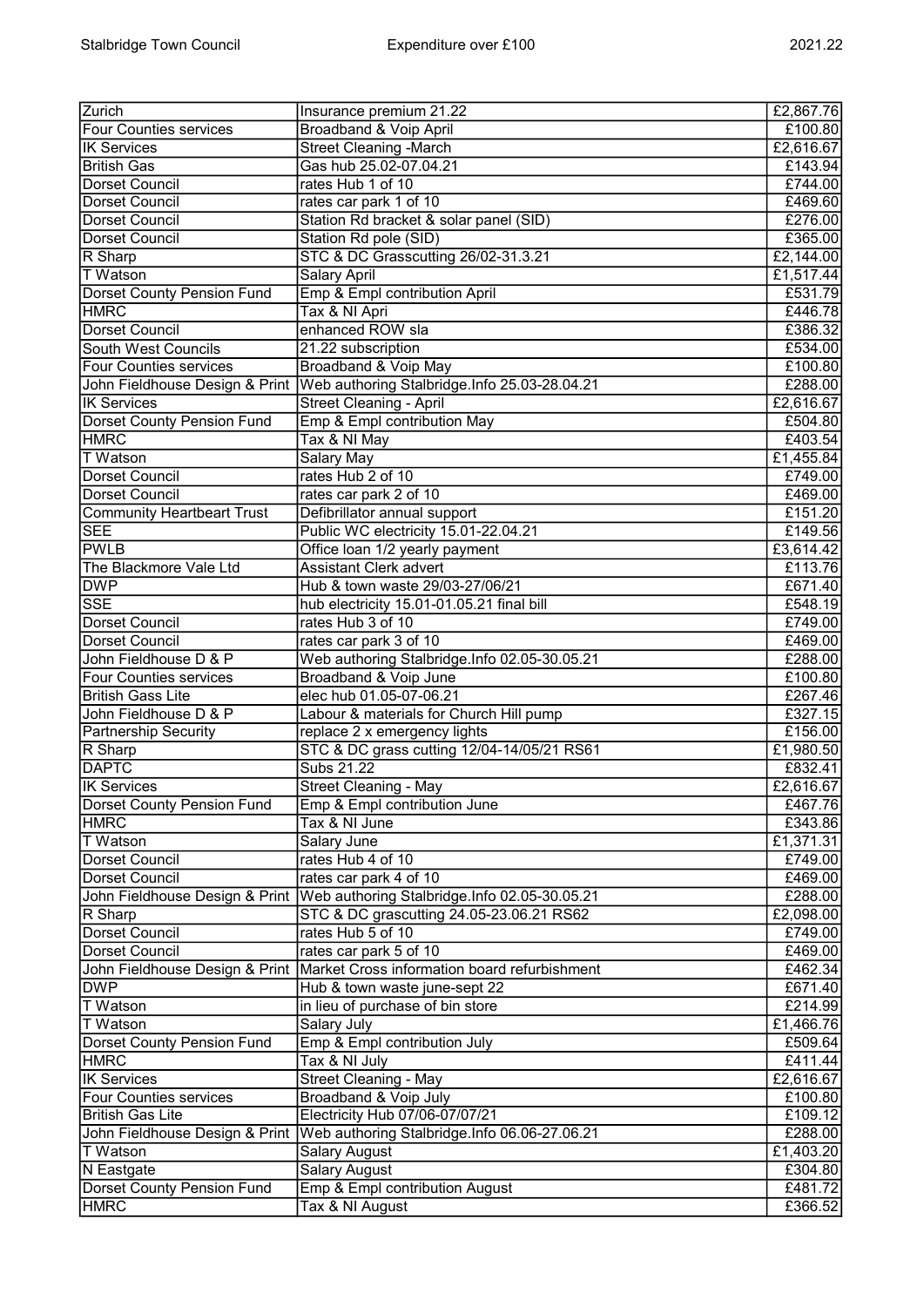| <b>IK Services</b>                | Street Cleaning - July                        | £2,616.67 |
|-----------------------------------|-----------------------------------------------|-----------|
| <b>SSE</b>                        | Toilet block electricity                      | £137.83   |
| Four Counties Services Ltd        | <b>New PC</b>                                 | £1,024.20 |
| <b>Four Counties services</b>     | Broadband & Voip August                       | £100.80   |
| Dorset Council                    | rates carpark 6 of 10                         | £469.00   |
| Glasdon                           | Woodmills bench                               | £625.13   |
| Ray Sharp                         | STC & DC Grasscutting 5.7.21 - 3.8.21 RS63    | £1,958.00 |
| Alvian Play & Recreation          | Play area repairs                             | £226.80   |
| Dorset Council                    | rates Hub 6 of 10                             | £749.00   |
| <b>St Marys PCC</b>               | <b>Grant 21.22</b>                            | £5,100.00 |
| Dorset Council                    | Car park rates 01/12.20-01.03.21              | £2,589.10 |
| John Fieldhouse Design & Print    | Web authoring Stalbridge.Info 04.07-25.07.21  | £288.00   |
| Dorset Council                    | Hub rates 30.0920-31.03.21                    | £3,752.75 |
| <b>British Gas Lite</b>           | Hub elec 07.07-07.08.21                       | £109.06   |
| <b>JFDP</b>                       | Hub rear fence painting                       | £252.00   |
| Dorset Council                    | rates Hub 7 of 10                             | £749.00   |
| Dorset Council                    | rates carpark 7 of 10                         | £469.00   |
| Inwood estate                     | PF rent 2nd 20.21                             | £2,236.09 |
| <b>Four Counties services</b>     | Broadband & Voip Sept                         | £100.80   |
| PHS                               |                                               | £266.76   |
| <b>British Gas Lite</b>           | sanitary disposal<br>Hub elec 07.08-06.09.21  | £132.43   |
|                                   | <b>Salary September</b>                       | £440.27   |
| N Eastgate<br><b>T</b> Watson     | <b>Salary Sept</b>                            | £1,222.86 |
|                                   |                                               |           |
| Dorset County Pension Fund        | Emp & Empl contribution Sept                  | £402.60   |
| <b>HMRC</b>                       | Tax & NI Sept                                 | £239.48   |
| <b>IK Services</b>                | <b>Street Cleaning - August</b>               | £2,616.67 |
| <b>Ford Fuels</b>                 | for fuel In lieu of PF grant                  | £168.02   |
| R Sharp                           | STC & DC grass cutting 16.08-15.09.21 RS64    | £2,147.50 |
| <b>JFDP</b>                       | Web sit hosting Annual                        | £199.00   |
| PKF                               | Annual external audit                         | £480.00   |
| PHS                               | Sanitary disposal 26/05/21-28/10/23           | £161.88   |
| <b>JFDP</b>                       | Removal of the pirate boat                    | £156.00   |
| MG Garden Services                | Hub Garden works                              | £585.00   |
| T Watson in lieu tubz             | 2 x chairs for reception area                 | £299.94   |
| <b>JFDP</b>                       | web authoring stalbridge info 29/08/-19/09/21 | £288.00   |
| <b>British Gas Lite</b>           | hub electricity                               | £106.73   |
| Four County Services Ltd          | Broadband & Voip October                      | £100.80   |
| <b>Four County Services Ltd</b>   | <b>IT support October</b>                     | £102.60   |
| Water2business                    | standpipe at allotments                       | £138.21   |
| <b>JFDP</b>                       | stalbridge hall compound sign                 | £119.95   |
| Dorset waste partnership          | Hub & town waste sept- Dec 22                 | £676.70   |
| Dorset council                    | Hub rates period 1.09-30.09.20                | £395.31   |
| Dorset council                    | car park rates                                | £469.00   |
| Dorset council                    | library and premises rates                    | £749.00   |
| Partnership Fire & Safety         | Annual alarms & fire extinguisher service     | £471.36   |
| T Watson                          | Salary October                                | £1,265.89 |
| N Eastgate                        | Salary October                                | £480.73   |
| <b>Dorset County Pension Fund</b> | Emp & Empl contribution October               | £421.78   |
| <b>HMRC</b>                       | Tax & NI october                              | £270.29   |
| <b>IK Services</b>                | <b>Street Cleaning - September</b>            | £2,616.67 |
| Water2business                    | public conveniences                           | £213.15   |
| Rynat Ltd                         | Annual play area inspections                  | £240.00   |
| <b>JFDP</b>                       | web authoring (oct)                           | £288.00   |
| <b>PWLB</b>                       | loan                                          | £3,614.42 |
| Four Counties Services Ltd        | <b>IT Support November</b>                    | £102.60   |
| <b>Four County Services Ltd</b>   | <b>Broadband &amp; Voip November</b>          | £100.80   |
| <b>British Gas Lite</b>           | Hub electricity 04/10-02/11                   | £132.70   |
| <b>SSE</b>                        | Toilet block electricity 14.07-20/10.21       | £150.83   |
| <b>IK Services</b>                | <b>Street Cleaning - October</b>              | £2,616.67 |
| Dorset council                    | Hub rates period 9 of 10                      | £749.00   |
| Dorset council                    | car park rates 9 of 10                        | £469.00   |
| <b>T</b> Watson                   | <b>Salary November</b>                        | E1,225.11 |
|                                   |                                               |           |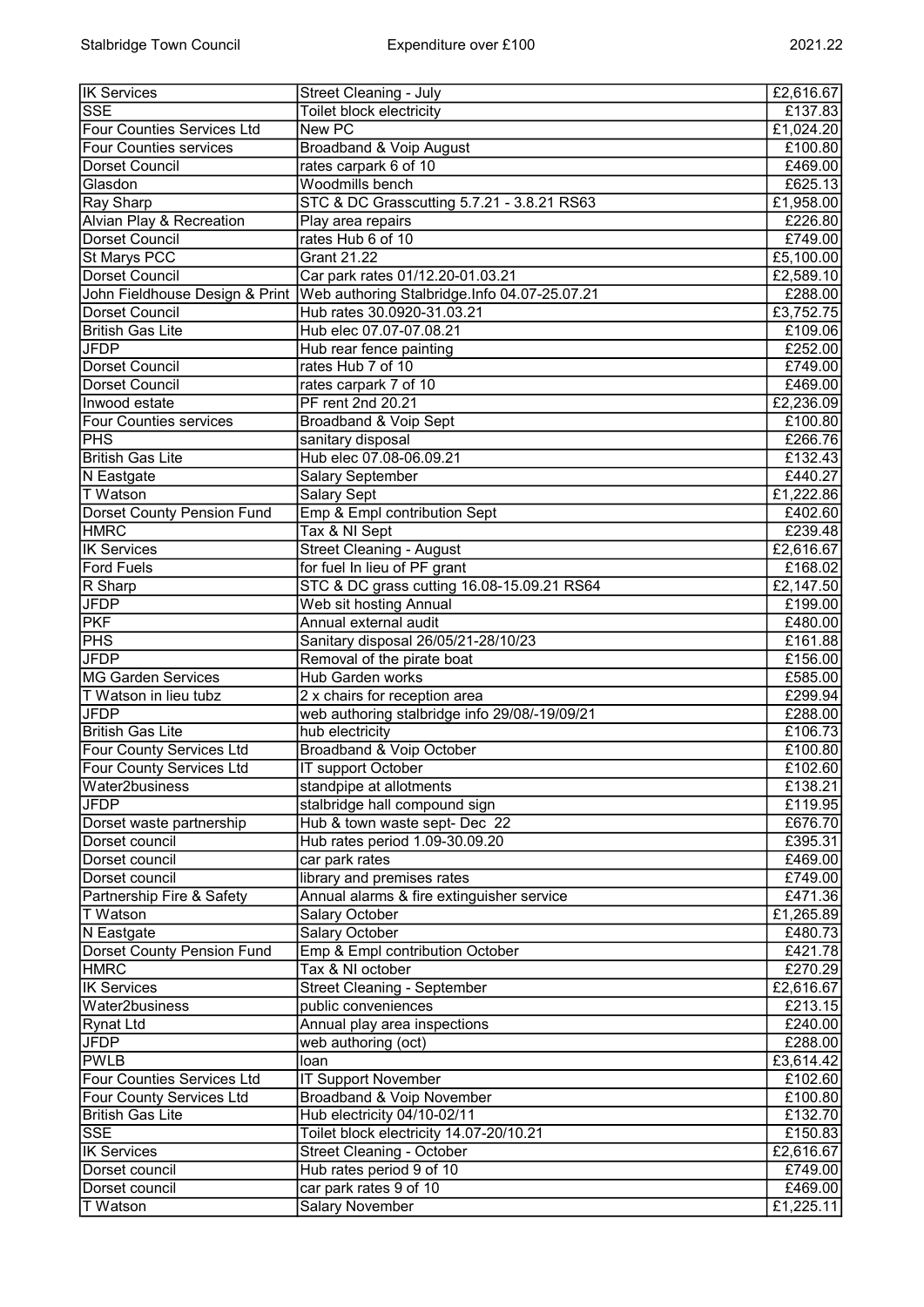| N Eastgate                                                | <b>Salary November</b>                                           | £461.50            |
|-----------------------------------------------------------|------------------------------------------------------------------|--------------------|
| <b>Dorset County Pension Fund</b>                         | Emp & Empl contribution November                                 | £403.58            |
| <b>HMRC</b>                                               | Tax & NI November                                                | £240.98            |
| Stalbridge Hall                                           | Hire July, Aug & Sept mtgs                                       | £120.00            |
| <b>JFDP</b>                                               | web authoring (Nov)                                              | £288.00            |
| Four Counties Services Ltd                                | <b>IT Support December</b>                                       | £102.60            |
| Four County Services Ltd                                  | Broadband & Voip December                                        | £100.80            |
| Four County Services Ltd                                  | CX 4x internal channel licence & Maint                           | £255.60            |
| <b>British Gas</b>                                        | Gas Hub 01/11-01/12                                              | £100.71            |
| <b>British Gas Lite</b>                                   | Hub electricity                                                  | £147.91            |
| <b>IK Services</b>                                        | <b>Street Cleaning - November</b>                                | £2,616.67          |
| Dorset council                                            | Hub rates period 10 of 10                                        | £749.00            |
| Dorset council                                            | car park rates 10 of 10                                          | £469.00            |
| T Watson                                                  | <b>Salary December</b>                                           | £1,225.11          |
| N Eastgate                                                | <b>Salary December</b>                                           | £461.50            |
| <b>HMRC</b>                                               | Tax & NI December                                                | £240.98            |
| <b>Dorset County Pension Fund</b>                         | Emp & Empl contribution November                                 | £403.57            |
| Stalbright                                                | Lime tree lights                                                 | £1,699.00          |
| Archive                                                   | Printer & archive materials                                      | £360.63            |
| <b>British Gas Lite</b>                                   | Hub elec 06/12/21-04/01/22                                       | £132.06            |
| <b>JFDP</b>                                               | web authoring (Dec)                                              | £288.00            |
| <b>British Gas</b>                                        | The Hub-Gas                                                      | £114.14            |
| <b>Four Counties Services Ltd</b>                         | <b>IT Support January</b>                                        | £108.54            |
| <b>Four County Services Ltd</b>                           | Broadband & Voip January                                         | £100.80            |
| T Watson                                                  | Salary January                                                   | £1,225.11          |
| N Eastgate                                                | Salary January                                                   | £461.50            |
| <b>HMRC</b>                                               | Tax & NI January                                                 | £240.98            |
| <b>Dorset County Pension Fund</b>                         | Emp & Empl contribution January                                  | £403.57            |
| <b>IK Services</b>                                        | <b>Street Cleaning - December</b>                                | £2,616.67          |
| R Sharp                                                   | STC & DC grass cutting 27/09-16/12/21plus Spingfields hedge RS65 | £2,102.50          |
| Stalbridge Hall                                           | meeting Hire Oct to Dec 21                                       | £120.00            |
| <b>JFDP</b>                                               | signs for play areas                                             | £267.64            |
| <b>DWP</b>                                                | Hub & Town waste Dec 21- Mar 22                                  | £671.40            |
| <b>Hydro Cleaning Solutions</b>                           | Jet wash hub paviers and replace sand                            | £300.00            |
| S Sherlock (Bauchamps)                                    | <b>Meaders survey</b>                                            | £1,200.00          |
| T Watson                                                  | in lieu of printer cartridge form catridge save                  | £100.10            |
| <b>Four Counties Services Ltd</b>                         | <b>IT Support January</b>                                        | £108.54            |
| <b>Four County Services Ltd</b>                           | Broadband & Voip January                                         | £100.80            |
| <b>JFDP</b>                                               | web authoring (Jan)                                              | £288.00            |
| <b>British Gas</b>                                        | The Hub-Gas                                                      | £124.75            |
| <b>British Gass lite</b>                                  | hub electricity 04.01-02.02.22                                   | £123.35            |
| <b>SSE</b>                                                | WC electricity 21.10.21-14.01.22                                 | £144.33            |
| <b>IK Services</b>                                        | <b>Street Cleaning - January</b>                                 | £2,616.67          |
| North Dorset Electrical                                   | Repair street light in car park & socket in library              | £157.20            |
| JFDP                                                      | Play area signs                                                  | £154.54            |
| <b>T</b> Watson                                           | <b>Salary February</b>                                           | £1,224.91          |
| N Eastgate                                                | Salary February                                                  | £461.50            |
| <b>HMRC</b>                                               | Tax & NI February                                                | £241.18            |
| Dorset County Pension Fund                                | Emp & Empl contribution February                                 | £403.57            |
| <b>SLCC</b>                                               | Membership fee 22.23                                             | £234.00            |
| Youth Club                                                | grant $21.22$                                                    | £402.89            |
| Four Counties Services Ltd                                | <b>IT Support February</b>                                       | £108.54            |
| Four County Services Ltd                                  | <b>Broadband &amp; Voip February</b>                             | £100.80            |
| <b>JFDP</b>                                               | web authoring (Feb)                                              | £288.00            |
| <b>British Gas</b>                                        | Gas hub 02/02-01/03/22                                           | £100.32            |
| Britidh gas lite                                          | electricity hub 02.02-07.03.22                                   | £153.72            |
| <b>IK Services</b>                                        | <b>Street Cleaning - February</b>                                | £2,616.67          |
| T Watson                                                  | <b>Salary March</b>                                              | £1,449.92          |
| N Eastgate                                                | Salary March                                                     | £498.33            |
| <b>HMRC</b>                                               |                                                                  |                    |
|                                                           | Tax & NI March                                                   | £399.31            |
| <b>Dorset County Pension Fund</b><br><b>Ashley Blinds</b> | Emp & Empl contribution March<br>Library blinds                  | £502.18<br>£316.00 |